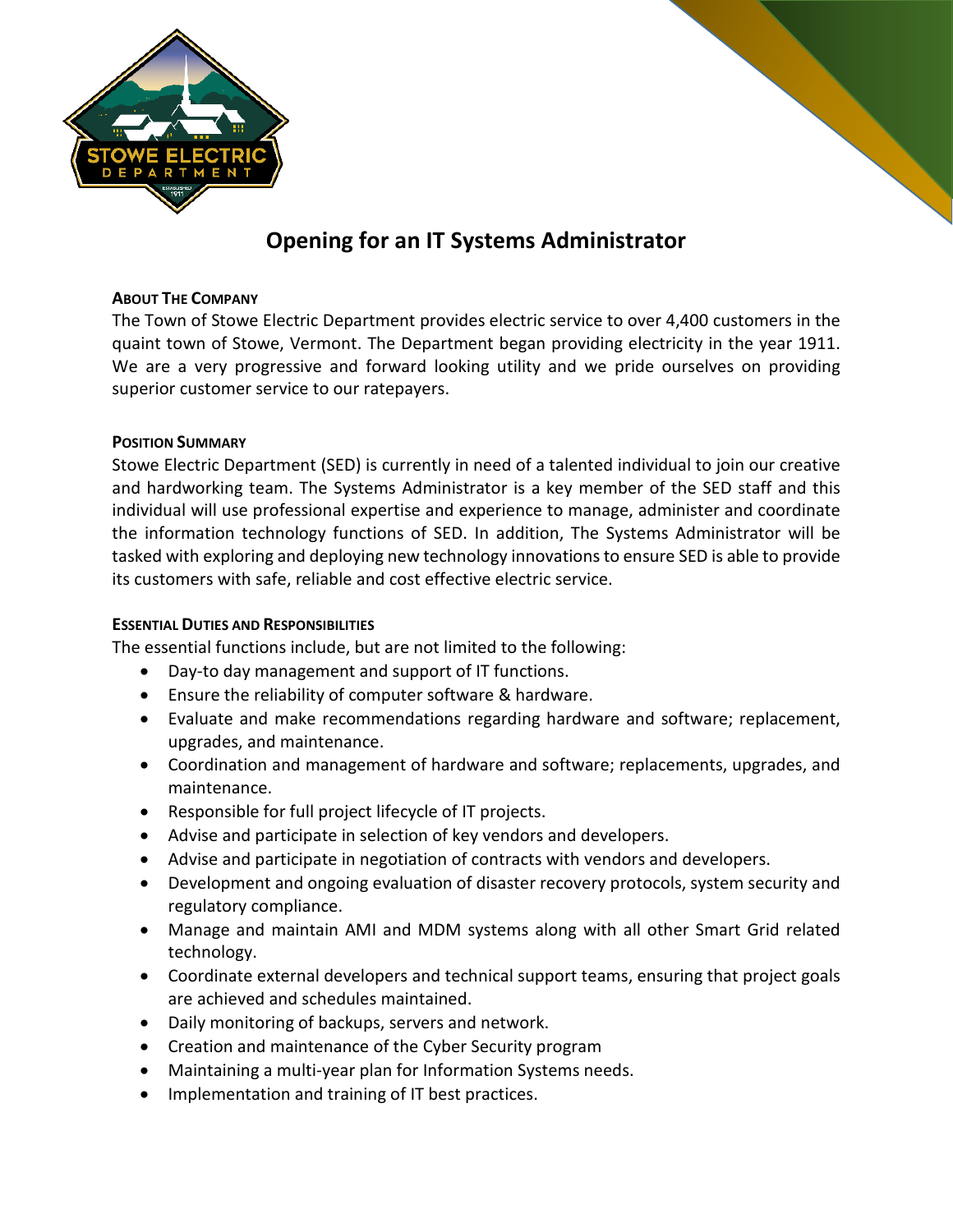

- Monitor meter events and coordinate with Director of Operations as needed.
- Oversight, creation and maintenance of the Stowe Electric website.
- Maintaining the content on website (Twitter, news etc.).
- Oversight of EV Charging stations hardware and software.
- Maintaining PCI Compliance.
- Ongoing IT and utility training.
- Maintenance and backup for management of our outage management system

## **MINIMUM QUALIFICATIONS (KNOWLEDGE, SKILLS, AND ABILITIES)**

- Bachelor's degree in IT or Energy
- Minimum three years of experience as an systems administrator or in an IT environment
- Ability to work as a team member and/or independently
- Interpersonal skills and proficiency in oral and written communications
- AMI, relay, recloser, gate keeper and utility experience preferred
- Electrical and/or engineering background preferred

## **PHYSICAL DEMANDS AND WORK ENVIRONMENT**

The physical demands described here are representative of those that must be met by an employee to successfully perform the essential functions of this position. Reasonable accommodations may be made to enable individuals with disabilities to perform the functions. While performing the duties of this position, the employee is regularly required to talk or hear. The employee frequently is required to use hands or fingers, handle or feel objects, tools, or controls. The employee is frequently required to stand; walk; sit; and reach with hands and arms. The employee must occasionally lift and/or move up to 25 pounds. Specific vision abilities required by this position include close vision, distance vision, and the ability to adjust focus. The noise level in the work environment is usually low to moderate. Employees in this position will occasionally be exposed to outdoor weather conditions such as, heat, cold, rain or snow.

The company is an Equal Opportunity Employer, drug free workplace, and complies with ADA regulations as applicable. All applicants are considered for all positions without regard to race, religion, color, sex, gender, sexual orientation, pregnancy, age, national origin, ancestry, physical/mental disability, severe/morbid obesity, medical condition, military/veteran status, genetic information, marital status, ethnicity, alienage or any other protected classification, in accordance with applicable federal, state, and local laws.

By applying for this position, you are seeking to join a team of hardworking professionals dedicated to consistently delivering outstanding service to our customers and contributing to the team with a positive and ethical attitude.